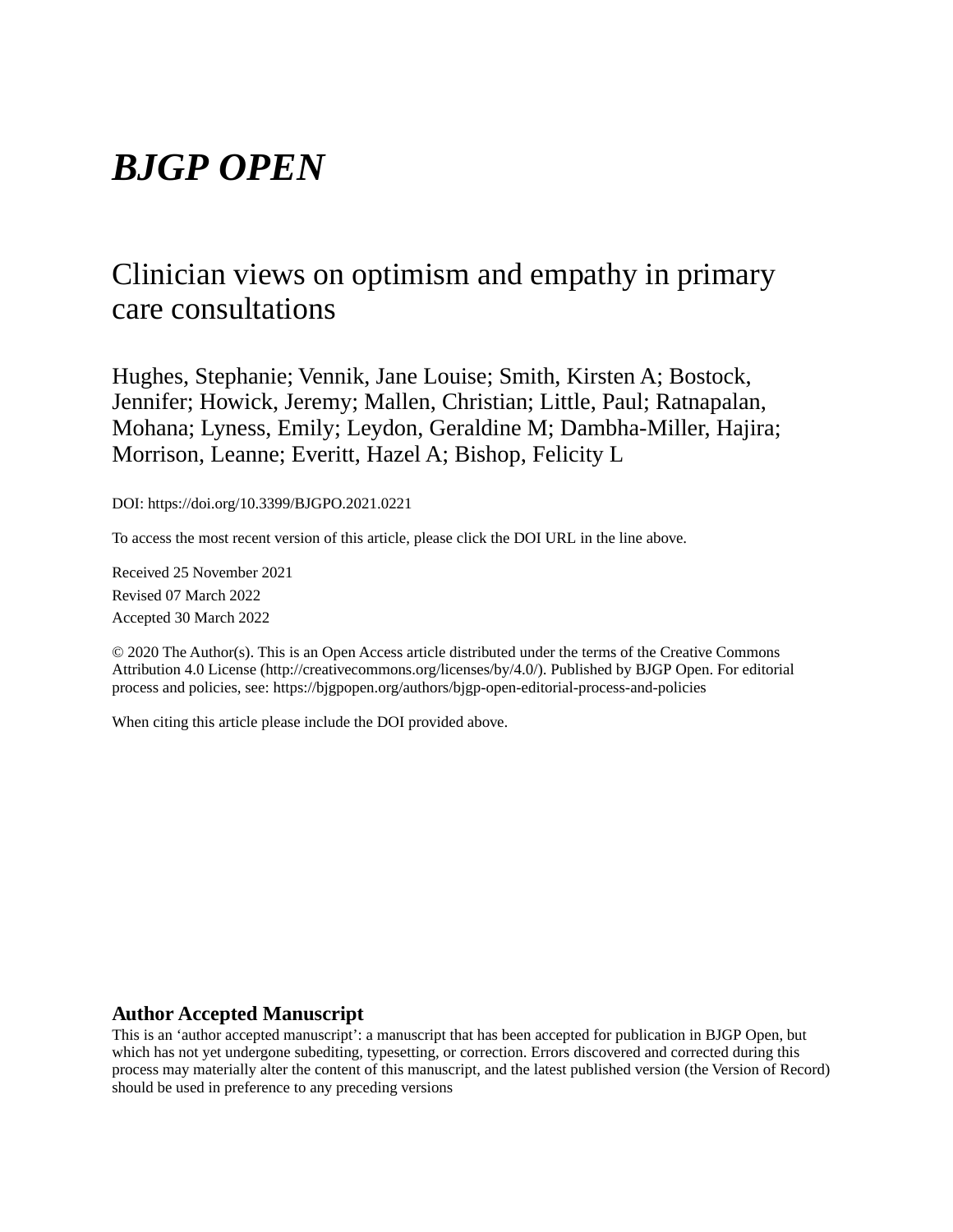# Clinician views on optimism and empathy in primary care

# consultations

#### Authors:

Stephanie Hughes, MSc, Senior Research Assistant<sup>1</sup> Jane Vennik, PhD, Research Fellow<sup>1</sup> Kirsten A Smith, PhD, Research Fellow<sup>1</sup> Jennifer Bostock, Patient contributor<sup>2</sup> Jeremy Howick, PhD, Senior Researcher and Impact Fellow<sup>3</sup> Christian Mallen, FRCGP, FFPH, PhD, Professor of General Practice and Public Health<sup>4</sup> Paul Little, MBBS MD MSc FRCGP FMedSci, Professor of Primary Care Research<sup>1</sup> Mohana Ratnapalan, MRCGP, General Practitioner and In Practice Fellow<sup>5</sup> Emily Lyness, MRCGP, General Practitioner and Academic Clinical Fellow<sup>1</sup> Geraldine M Leydon, PhD, Professor in Primary Care<sup>1</sup> Hajira Dambha-Miller, MRCGP, PhD, General Practitioner and Clinical Lecturer<sup>1</sup> Leanne Morrison, PhD, Lecturer in Health Psychology<sup>1, 6</sup> Hazel A Everitt, FRCGP, PhD, Professor of Primary Care Research<sup>1</sup> Felicity L Bishop, PhD, Associate Professor in Health Psychology<sup>6</sup>

# **Affiliations**

1 University of Southampton, Primary Care Population Sciences and Medical Education, Aldermoor Close, Southampton, SO16 5ST, UK

2 Policy Innovation & Evaluation Research Unit (PIRU): London School of Hygiene & Tropical Medicine, UK: Patient Public Involvement (PPI) contributor

3 University of Oxford, Faculty of Philosophy, Radcliffe Observatory Quarter, Woodstock Rd, Oxford, OX2 6GG, UK

4 Keele University, Primary Care Centre Versus Arthritis, School of Primary, Community and Social Care, Staffordshire, ST5 5BG, UK

5 University of Nottingham, Centre for Academic Primary Care, Nottingham, NG7 2UH

6 University of Southampton, Psychology Department, Southampton, SO17 1BJ, UK

# Corresponding Author:

Stephanie Hughes Phone: +44 23 8059 1759 Email: sh3r11@southampton.ac.uk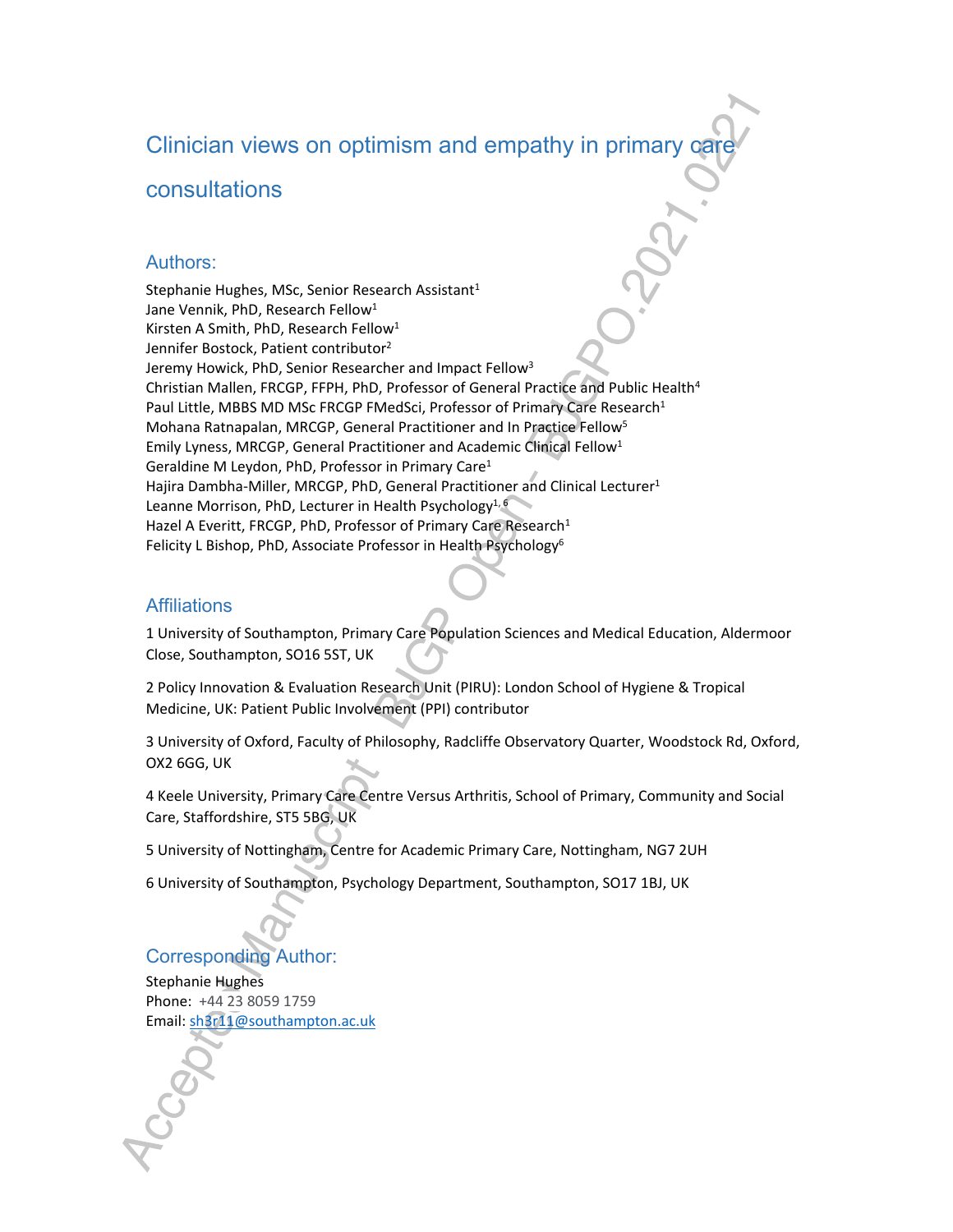# Clinician views on optimism and empathy in primary care consultations

# **Abstract**

Background: Practitioner expressions of optimism and empathy may improve treatment engagement, adherence and patient satisfaction but are not delivered consistently amidst the challenges of everyday clinical practice.

Aims: To explore primary care practitioner (PCP) views about optimistic and empathic communication in consultations; and to identify behavioural, attitudinal and/or contextual issues likely to encourage or deter PCPs from practising such communication.

Design and setting: Qualitative interview study with 20 PCPs (General Practitioners, Practice Nurses, Primary Care Physiotherapists).

Method: Semi-structured telephone interviews with 20 PCPs. Data was analysed thematically.

Results: A conceptual mismatch between optimism and patient expectations became apparent; when asked how PCPs communicate about the likely effects of a treatment answers were focussed around managing patient expectations. When prompted, it became clear PCPs were open to communicating optimistically with patients, but emphasised the need for realism. Concerns arose that patients may not be receptive to optimistic messages, especially when holding negative expectations.

PCPs felt that expressing empathy is fundamental to all clinical consultations, noting that it can be challenging. Some PCPs worried that increasing expressions of empathy might increase their risk of clinician burnout and felt guilty about (appropriately) communicating empathy whilst maintaining some emotional distance.

Conclusion: PCPs agreed expressing realistic optimism during consultations could aid communication and would constitute a novel change to practice. PCPs strive for clinical empathy but can struggle to manage emotional self-protection. Specific training to help PCPs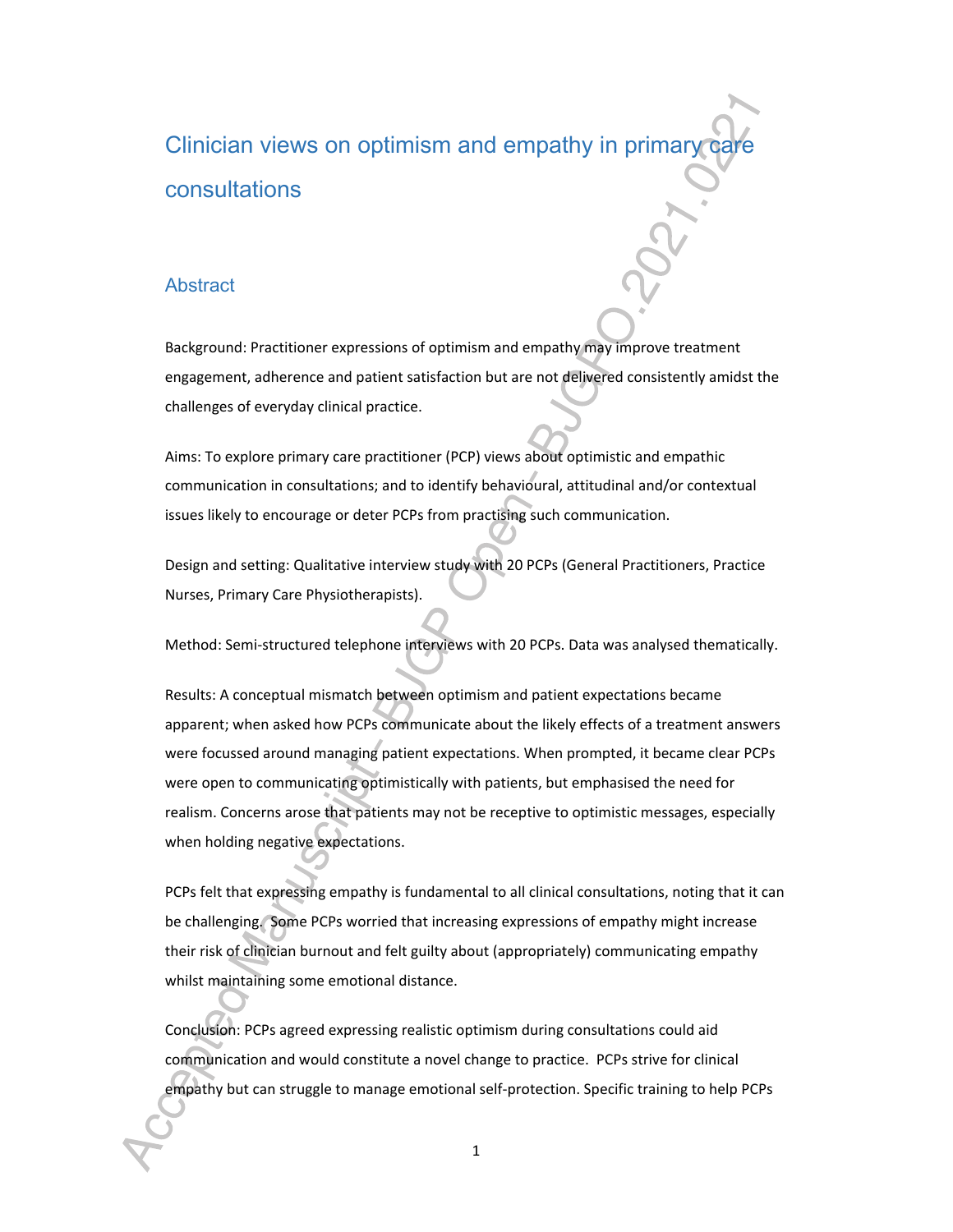express realistic optimism and empathy, and better utilise efficient non-verbal skills could help these issues.

Keywords: Empathy, optimism, Primary Health Care, qualitative research, clinician-patient relationships

### How this fits in

Clinician optimism and empathy promotes treatment engagement, adherence and patient satisfaction. Literature suggests there is scope to improve these skills. Through the exploration of clinician views this research identifies important factors for consideration when designing interventions for improving optimism and/or empathy.

#### **Background**

Effective practitioner-patient communication within consultations is key to treatment engagement, adherence, and patient satisfaction $(1-3)$ . Conversely, poor communication can be detrimental to patients in psychological, emotional, social and economic ways(4). For example, consultations in which patient-clinician communication is poor have a 19% higher risk of patient non-adherence to physician recommendations (2).

Clinicians' use of positive messages (expressed optimism) and empathy contribute to the effectiveness of communication(5). The concepts of clinical empathy and expressed optimism overlap. The most widely used scale for the patient rating of clinician empathy (the CARE measure(6)) includes the communication of positivity and hope as part of empathy. The effective delivery of positive messages requires a number of components that interlink with empathy, including personalisation, understanding and trust(7). Their intertwined nature makes it helpful to explore these two concepts in tandem.

Clinical optimism, as we define it here, is the clinician's expression to a patient of confidence that a suggested plan of action, such as a prescribed medication or a lifestyle change, will likely lead to the desired patient outcomes, such as less pain or better function(5). Following clinicians' expression of optimism, patients may develop positive expectations about the treatment's effects. In turn this may lead to enhanced effects directly (through placebo-like mechanisms) or indirectly (through changes in patient behaviour)(7). A positive approach to diagnosis and prognosis can improve patient enablement and reduce symptom burden(8). A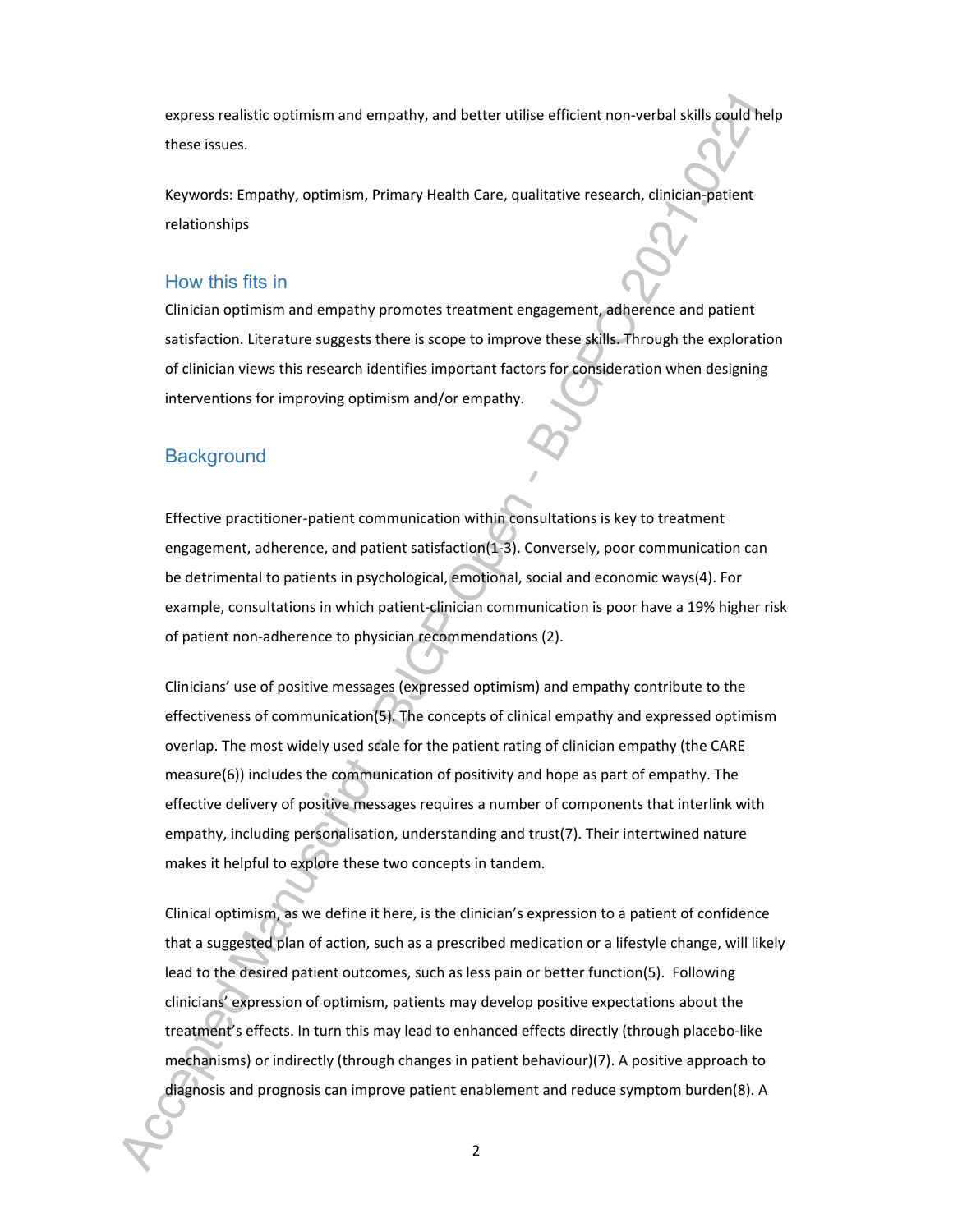recent systematic review of randomised controlled trials found that clinician optimism was associated with improved physical symptoms, patient satisfaction and health-related quality of life(5). Much of this evidence derives from pain studies(9, 10), leaving questions open about the use of optimism in non-pain related consultations.

Many definitions of empathy imply, alongside a sense of understanding, a degree of vicariously experiencing the feelings of another person(11-13). Definitions of 'clinical empathy' differ slightly, replacing the idea of 'experiencing' another's feelings with the 'acknowledgement' of their feelings. We interpret clinical empathy as when a clinician "puts themselves in a patient's position to acknowledge their feelings, concerns and expectations and behaves in a way to show that they understand"(14). When patients perceive high levels of clinician empathy they experience significantly better long-term outcomes(3). This occurs at least in part because empathy helps to motivate and empower patients to self-manage(15-17).

The evidence suggests that clinical optimism and empathy are important components of the consultation that may enhance patient outcomes, and there may be opportunities to enhance these skills amongst clinicians(18-21). Clinical optimism is a relatively new concept that is not traditionally included in medical school curricula or post-graduate training and empathy has been subsumed into generic communication and consultation skills training courses for students and practicing clinicians. There appears to be little information available about the extent to which a distinction is made between empathy and clinical empathy in current training. New educational resources could help clinicians to acquire, enhance, and embed the skills needed to regularly communicate clinical empathy and optimism in practice; to be engaging, such resources should address primary care practitioners' (PCPs) perspectives. This study therefore aims to explore Primary Care Practitioners' (PCPs) views on conveying optimism and empathy in consultations. The objective was to identify barriers and facilitators to incorporating these elements of communication into consultations. The findings will inform the development of a digital training package for PCPs aiming to improve clinician communication skills in clinical empathy and optimism, in order to improve patient outcomes.

# **Methods**

Desig

Semi-structured telephone interviews.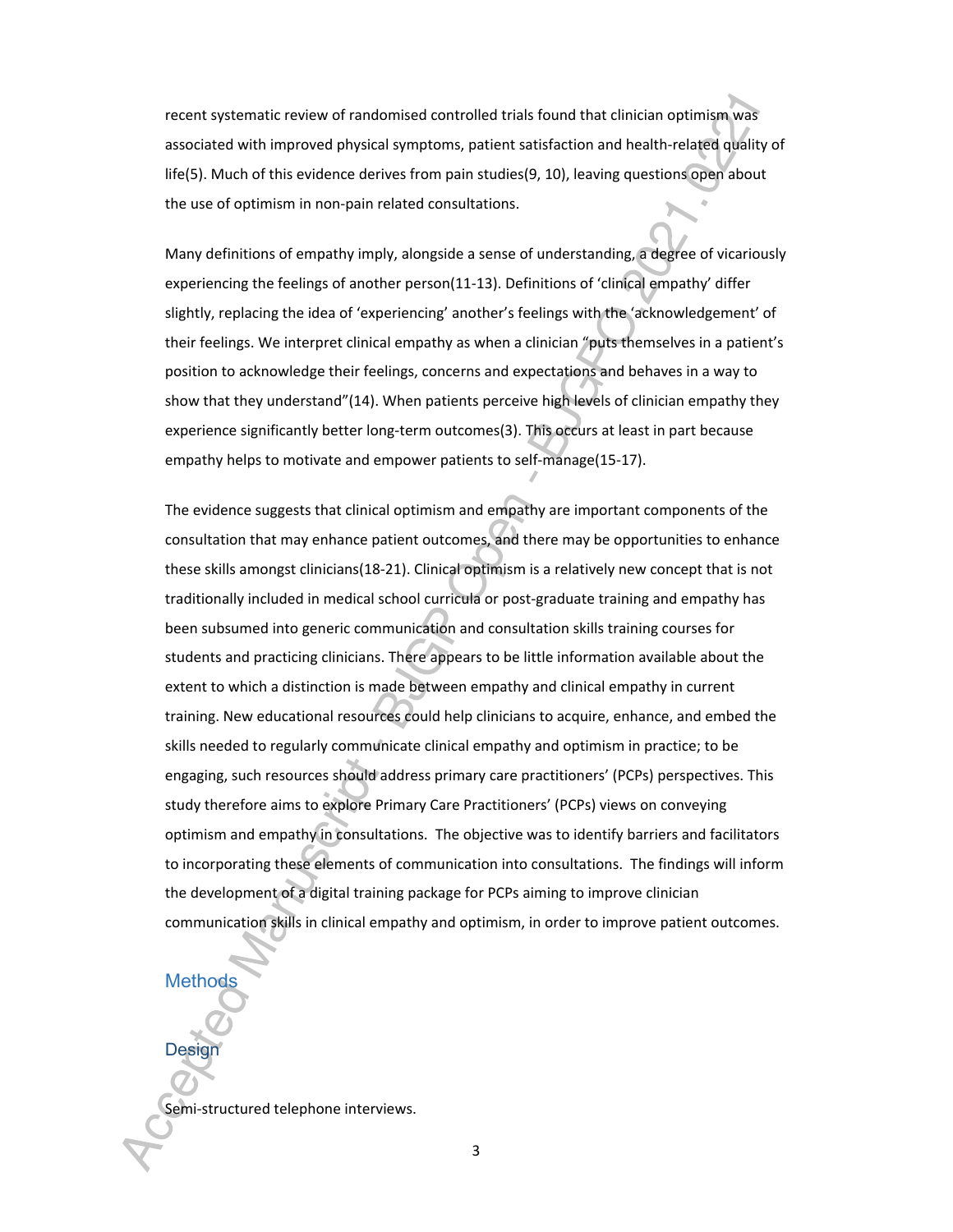#### Setting and participants

Ethical approval for the study was granted by a local NHS Research Ethics Committee (Ref 19/WM/0027). The Wessex Clinical Research Network (CRN) provided the researchers with a list of potential participants, from which we purposively sampled male and female individuals with a range of ages and experience levels. Twenty PCPs from 17 General Practice (GP) surgeries in Southern England were recruited. Practice list sizes varied from 6000 to 21000 (6000-11000, n=8 (40%), 11001-16000, n=5 (25%), 16001-21000, n=7 (35%)). See Table 1 for detailed characteristics.

Table 1: Table of Characteristics

#### Data collection and analysis

Semi-structured telephone interviews lasting 26-71 minutes were conducted by 3 researchers experienced in qualitative interviewing (SH, JV and KS). Recordings were transcribed verbatim, identifiable participant information was removed and a unique study ID assigned to each participant to provide anonymity. A topic guide (see appendices) was used flexibly to allow for expansion or deeper exploration of relevant topics. Interviewers worked collaboratively to iteratively amend the topic guide where appropriate throughout the process of data collection. For example, initially PCPs were asked early in the interview to describe a recent consultation where communication had gone well but after a few interviews this question was moved to after questions on empathy and optimism. This change in context resulted in richer data that was more relevant to our research objectives. Drawing on the primary care expertise within the team the questions designed to tease out thoughts on optimism were framed around patient expectations. This was done because the term 'patient expectations' is familiar to PCPs and we wanted to generate open, broad discussion and explore whether PCPs mentioned optimism without prompting. Broad questions about patient expectations were followed with specific questions about optimism.

Transcripts were read multiple times to achieve familiarity and were coded in NVivo (version 11). A coding manual was developed after inductively coding 5 transcripts and was amended iteratively throughout coding the whole dataset and documented in an audit trail. SH led the analysis with input from the multidisciplinary research team, which incorporates perspectives of Health Psychology, General Practice, Sociology, Philosophy, Human-Computer Interaction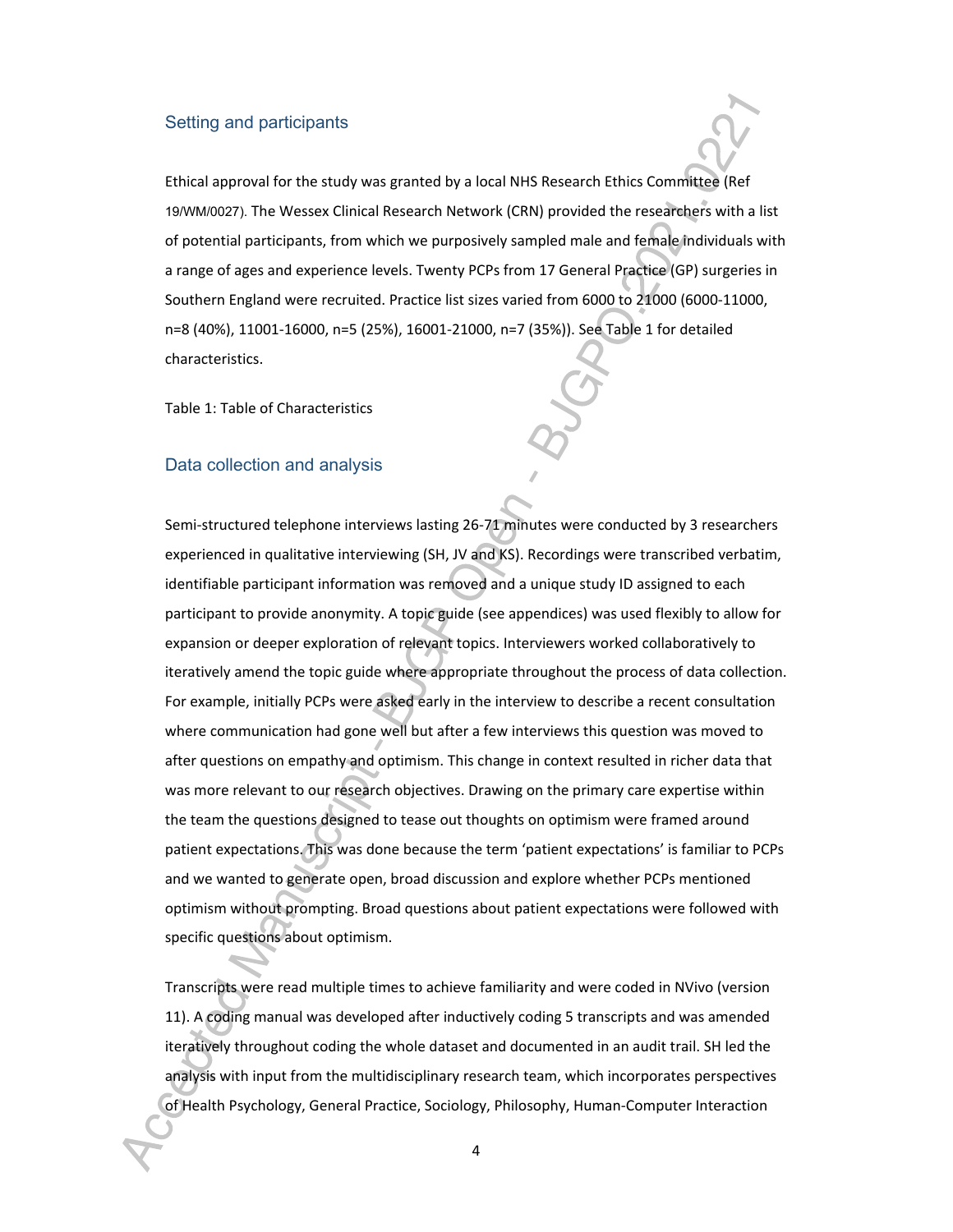and patient contributors. Transcripts were analysed using inductive thematic analysis(22) incorporating techniques from grounded theory(23, 24) (see supplementary table 1 in appendices for the analysis process). We looked for but did not identify major differences between GPs, physiotherapists, and nurse practitioners on the qualitative themes.

#### **Results**

The interviews revealed four main areas of interest; an apparent conceptual mismatch between optimism, positive messages and managing patient expectations; challenges and facilitators around communicating optimism in consultations; PCPs conceptualisation of empathy within a clinical context; and PCP thoughts about demonstrating empathy within clinical consultations.

# A conceptual mismatch: Optimism, positive messages and managing

#### patient expectations

Whilst exploring the use of optimism in the consultation a conceptual mismatch became apparent. We wanted to explore how PCPs may encourage optimism in patients, to ultimately improve outcomes. We asked our participants how they communicate with patients about the likely effects of a treatment, how they discuss patient expectations, and what they think about the idea of encouraging patients to be optimistic about their treatment outcomes. However, PCPs focused on unrealistic patient expectations (e.g. when patients expect to be completely cured), and the need to manage these by being realistic and clear. For example, when asked "how do you communicate with patients about the likely effects of a management strategy, therapy or treatment?" One PCP responded:

*"I certainly try never to give absolutes – or to give sort of – undue or unrealistic expectations. So I certainly try to dampen down expectations of cure, for example, in osteoarthritis and empathise about the condition to live with, as opposed to a condition to sort of get rid of, as such." (P0101, GP Partner, 10 years experience)*

Clinical optimism did not appear to be at the forefront of PCPs minds when describing the way they communicate, however, when prompted they agreed that showing optimism about treatment plans would be a novel and potentially useful approach for encouraging engagement with PCP advice.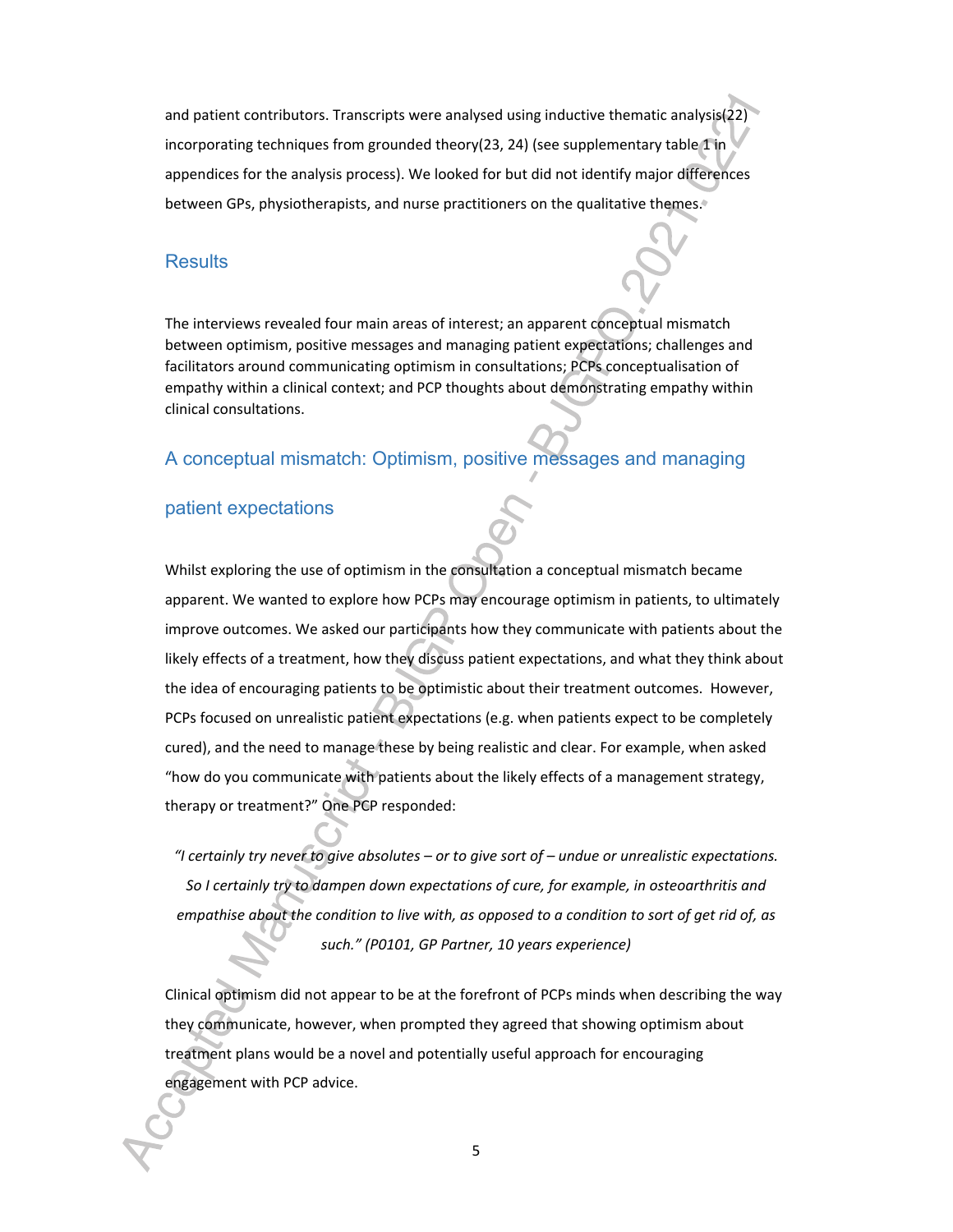Communicating Optimism in Consultations: Challenges and Facilitators

Talking positively and staying upbeat were viewed as effective clinical optimism methods to promote patient optimism:

*"yes, I think being positive and saying, look, you know, we can do something about your pain. I think it's an important message because they do pick up on what the doctor's mood is about it and whether they're dismissive or – some may think it's worth a try." (P0107, GP Partner, 15 years' experience)*

By far the biggest barrier to communicating optimism was PCPs' perceptions of patients' rigid and unrealistic expectations for an easy fix or cure that requires no work on their part:

*"Some patients have an expectation that things should just be put right and so they find it very difficult if they've got – if their expectations aren't met or that they've got to engage with things more before they are going to be met." (P0115, GP Partner, 15 years' experience)*

A lack of time was described as presenting a challenge in negotiating patient expectations and promoting optimism in the proposed treatment plan within a 10-minute consultation. Other barriers to staying optimistic included a history of failed attempts at pain management, longevity of pain, and patient distress. PCPs expressed concern that being optimistic can sometimes sound patronising and uncaring, and some worried that showing optimism may come across as minimising patient distress:

*Interviewer: "Are there times you think being optimistic, encouraging optimism, might be inappropriate?*

*P0110: Yes. I think you need to – I think definitely if you are optimistic and the patient is clearly in a lot of distress, it may sound patronising and – and uncaring. If they're – if all they hear is you saying optimistic [things], they may feel that you're actually not really appreciating the degree and severity of their symptoms." (P0110, GP Partner, 15 years' experience)*

Conceptualising (clinical) empathy in clinical consultations

PCPs readily conceptualised empathy as a valuable, vital part of every clinical consultation. While they did not use the term 'clinical empathy', PCPs alluded to key features of clinical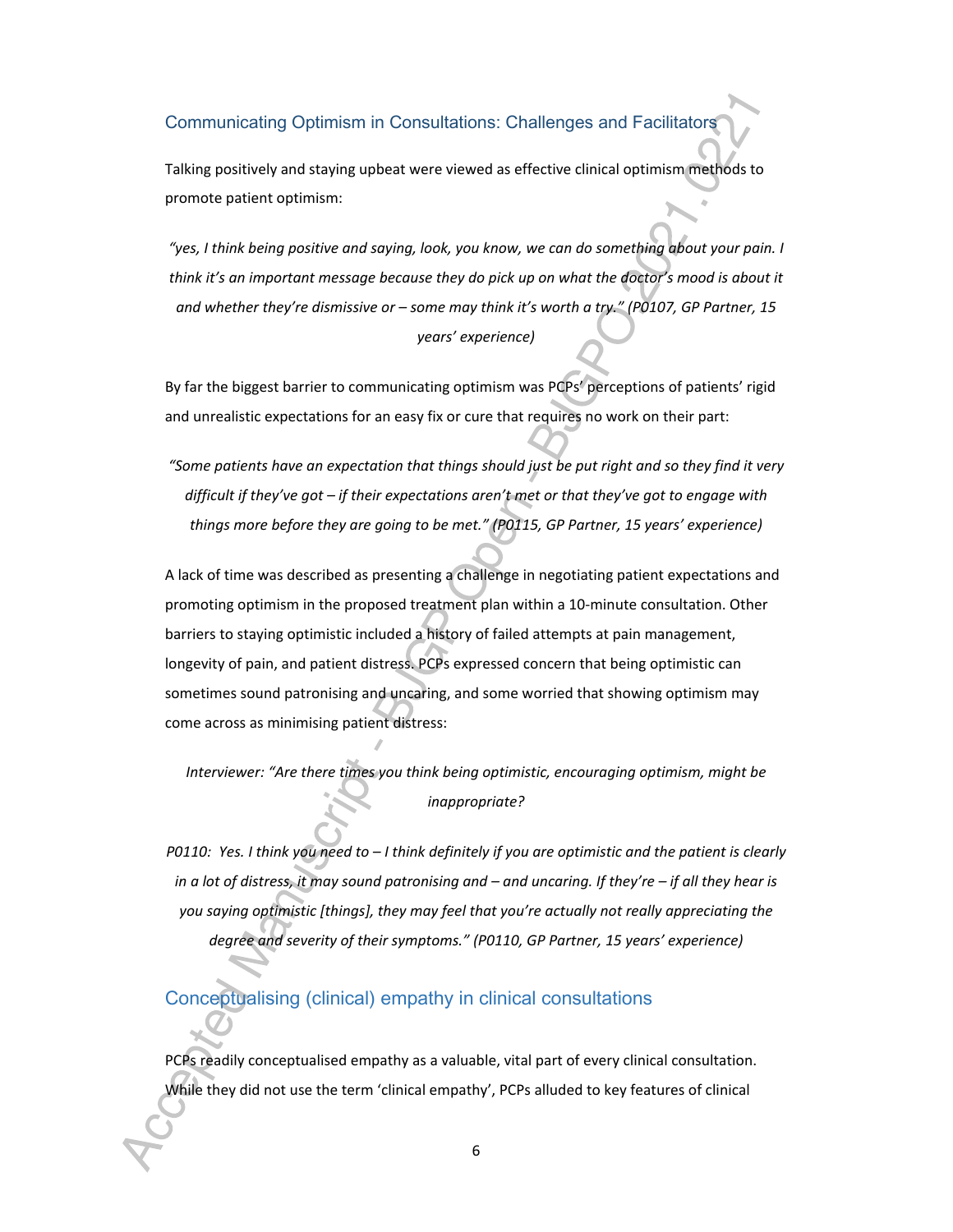empathy by talking about how they tried to imagine themselves in their patient's position and to convey an appreciation of the broader impact of health concerns on the individual person, for example:

*"I try and – and do a lot of acknowledging; so, you know, the sort of – I can imagine that's really difficult, or – some sort of direct or couple of words, just to say – I'm thinking about, you know, basically I'm saying I'm thinking about – imagining what it's like to be you or to have that problem or whatever and I can imagine that isn't very nice." (P0101, GP Partner, 10 years experience)*

There was some evidence in PCPs' talk of conceptual overlap with everyday notions of empathy entailing a deeper emotional involvement that is not required for clinical empathy. On the one hand, PCPs expressed concerns that empathy can at times appear fake without this emotional involvement, but on the other hand, they acknowledged that clinicians actually feeling what the patient is feeling can contribute to clinician burn-out. In this way, empathy was conceptualised as a limited personal resource at risk of being depleted if not carefully rationed. This tension between wanting to avoid 'fake' empathy while also protecting oneself was managed by (1) distinguishing between empathy and sympathy, and (2) conceptualising 'enacted empathy'. While PCPs may feel they have a 'limited pool' of empathy, they discussed having the capacity to display sympathy freely, requiring less clinician emotional investment, thus protecting themselves from burn-out. 'Enacting' empathy without emotionally investing in the patients' problems (which is consistent with concepts of clinical empathy) was seen as protective but did not always feel comfortable morally:

*"Well, I think there's a difference between genuine empathy and feigned empathy. So you can act, if you're doing consultations you are, for the most part, an actor but you obviously are injecting some of yourself into that as well and that perhaps the more you get to know your patients the more of yourself you inject into the consultation. I think in terms of genuine empathy, yes, I think you do have a limited pool of that and I don't think you can use that but I think that it is worth saying again that sympathy, I try and have sympathy for all my patients and I suppose in a way acting the empathy to all of them and then for certain cases, not - then genuine empathy. That sounds horrible, doesn't it?" (P0120, GP, 3 years' experience)*

7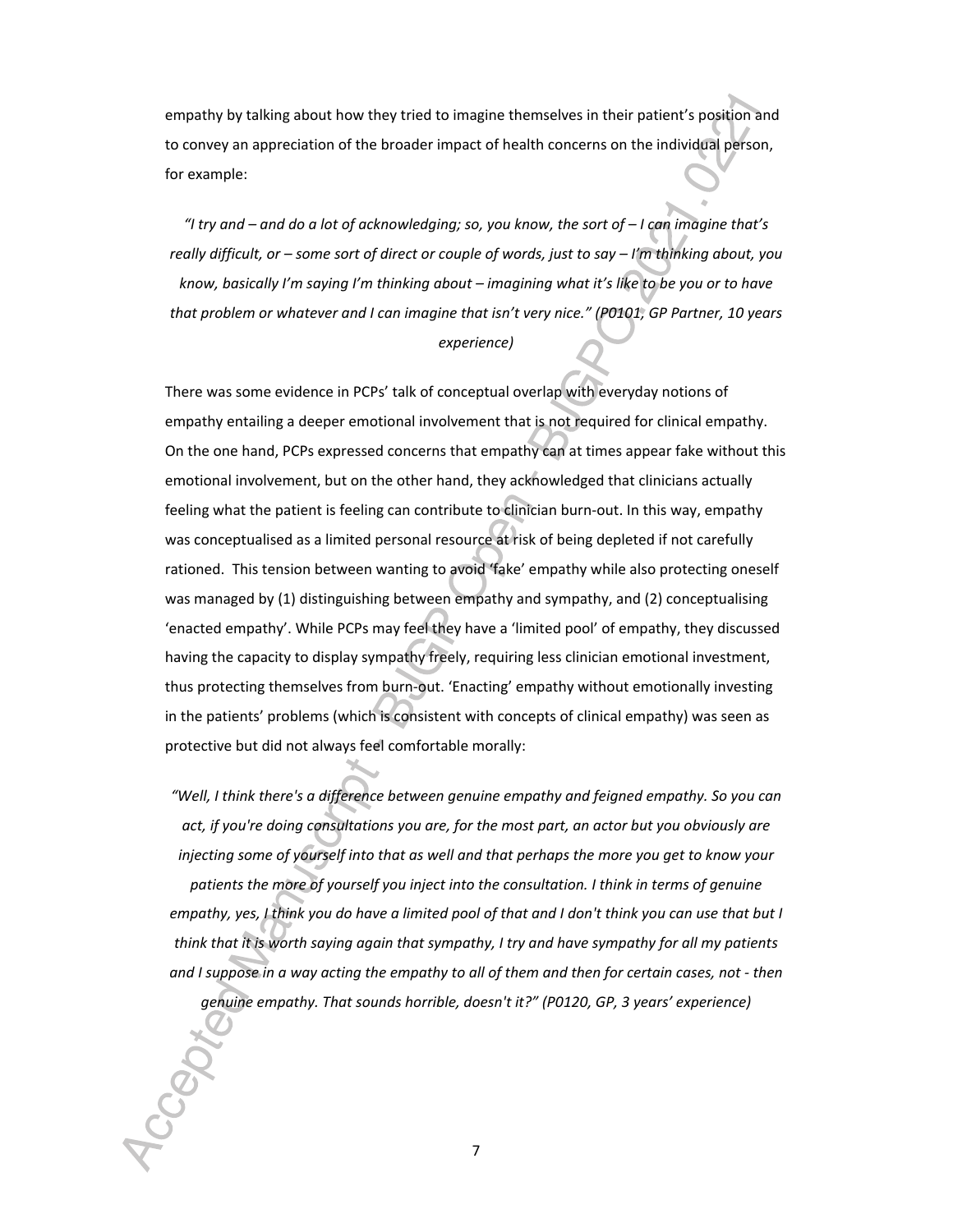Demonstrating empathy within consultations – challenges and facilitators of

#### clinical empathy

PCPs were very familiar with techniques for conveying empathy in consultations and could readily describe techniques including building rapport, using open-ended questions, refraining from the use of jargon, making eye contact, adjusting their tone of voice and mirroring patients' body language:

*"Communication skills-wise, I'll be trying to adjust my voice to – and posture – to theirs, mirroring, you tend to be in a similar sort of way of sitting, to them. And – I would be asking at the end – is there anything else I haven't covered? Checking that they are okay" (P0113, GP Partner, 28 years' experience)*

These techniques form the foundation of good clinical communication, contributing to the demonstration of clinical empathy. According to PCPs, empathy is enacted by demonstrating an understanding of the broader implications of a patient's condition on their day-to-day life, for example, how it affects pursuing hobbies, going to work, or interacting with friends and family. Intertwined with this behaviour was showing an interest in the patient's concerns and motivations:

*"I think empathy would be trying to frame symptoms from their personal perspective…trying to frame it within their psychosocial context for the patient; so impact on their day-to-day living on things such as work, what support network they might have around them, family, friends, you know, things like sports, sleep, mood, how their symptoms might be affecting them on that basis." (P0110, GP Partner, 15 years' experience)*

The PCP's perceptions of patient's characteristics, cognitive and emotional mind-set, and behaviour impacted the ease with which they felt able to express empathy. PCPs described how expressing empathy feels easier and more natural when patients have symptoms that the PCP has experienced, when patients are 'nice', and are willing to help themselves:

*"if they seem like they need – that they need and want to be helped ... then that would trigger it [empathy], I suppose." (P0101, GP Partner, 10 years' experience)*

PCPs described finding it difficult to express empathy to patients who: begin the consultation demonstrating anger or frustration; come in wanting a specific treatment that is not clinically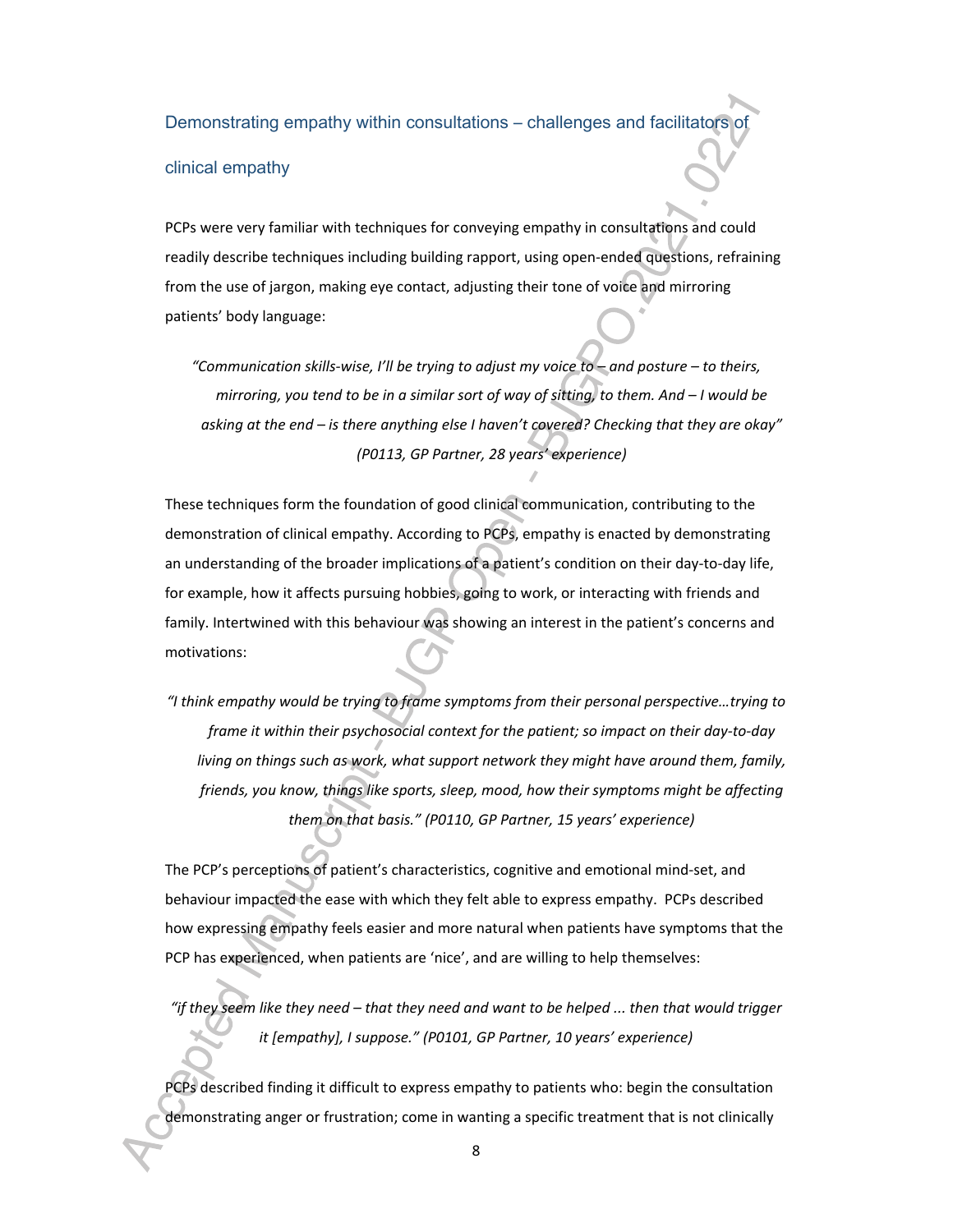appropriate for them and/or not accessible through the National Health Service; have consulted multiple times about the same issue without following the PCP's advice; or are not seeming to make efforts to improve their own health:

*"I find it hard to empathise with people who won't help themselves. All doctors must have these patients, but there are some people who you help, those sorts of people who just won't do anything to – won't engage with any suggestions and they just keep coming in with the same complaints, having done none of the things you suggested" (P0114, GP Partner, 3 years' experience)*

Other more practical factors can also stand in the way of empathy, for example, language barriers, cultural differences, or the presence of additional relatives (e.g., children) at the consultation. PCPs also felt that a lack of time limited their ability to express empathy, as could their own mood and personal situation:

*"I think it's not necessarily the patient and the problem with the patient, but more – but more how I'm feeling, so that definitely plays a role." (P0103, GP Partner, 13 years' experience)*

#### **Discussion**

#### **Summary**

Eliciting patient expectations, remaining honest and realistic, and displaying empathy are high on the PCP agenda in consultations, but are not always easy to deliver in practice. The idea of being optimistic in consultations and delivering positive yet realistic messages about treatment outcomes, where clinically appropriate, was not mentioned by PCPs unless prompted, suggesting this notion was less familiar.

The concept of empathy was well understood by PCPs, and all agreed it is fundamental in clinical consultations across diverse presentations, even though expressing empathy is not always easy. Fear of burn-out, lack of time, the perception that patients 'do not help themselves', and other personal factors such as patient or PCP mood or contextual circumstances may hinder expressions of empathy.

The PCPs' description of a 'limited pool' of empathy suggests PCPs understand empathy as a limited personal resource in danger of depletion. To reduce emotional investment and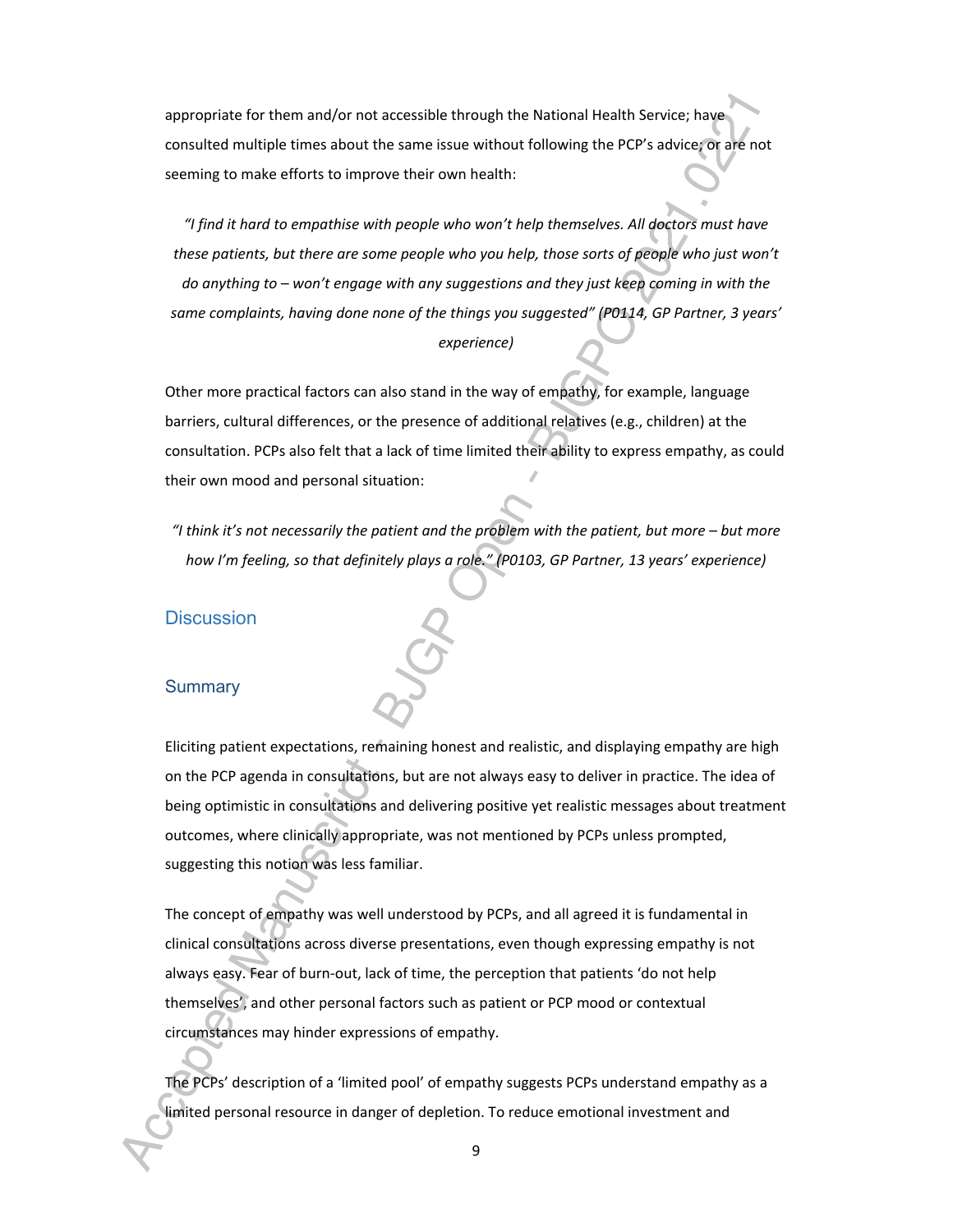preserve empathy reserves, PCPs describe instead using 'sympathy', sometimes with guilt that 'true' empathy was not being offered. In fact what was described falls under researchers' definitions of clinical empathy, but with some emotional self-protection (see below). The differences between sympathy and empathy have been widely discussed in previous literature; sympathy 'consists of feelings of sorrow or concern for another'(25). In a healthcare setting displaying empathy goes further than showing sorrow or concern for a patient and involves demonstrating an understanding of the patient's perspective, how the illness impacts on the patient's life, and patient-practitioner shared decision making(3).

#### Strengths and limitations

Interviews and analysis were conducted rigorously by a team of experienced qualitative researchers. To minimise idiosyncratic interpretations, the multi-disciplinary team were consulted throughout the analytical process to ensure consistency and agreement within data interpretation. In addition, 10% of interview transcripts were double coded and codes were compared for consistency.

While PCPs were purposively sampled and included a good mix of age, experience and gender, the majority of our participants (15/20) were GP partners and White British (17/20), and all were recruited from GP surgeries in Southern England. A wider range of ethnicities, an expanded geographical location, and more even distribution of PCPs, for example, salaried GPs, physiotherapists and practice nurses may have provided a more diverse range of perspectives. Participation was voluntary: possibly the study appealed to those with a particular interest in communication, thus results may differ with a non-self-selecting sample.

# Comparison to existing literature

The use of positive messages within clinical consultations have been shown to have small, but important benefits to clinical outcomes(5). Our results indicate that while clinicians are interested in the idea of providing positive messages, work is needed to encourage them to prioritise this approach.

Previous research has explored the tension between the clinician's desire to remain detached to their patients' personal emotional situation, and the patients' desire for genuine empathy(26). The definition of 'clinical empathy' from the Society for General Internal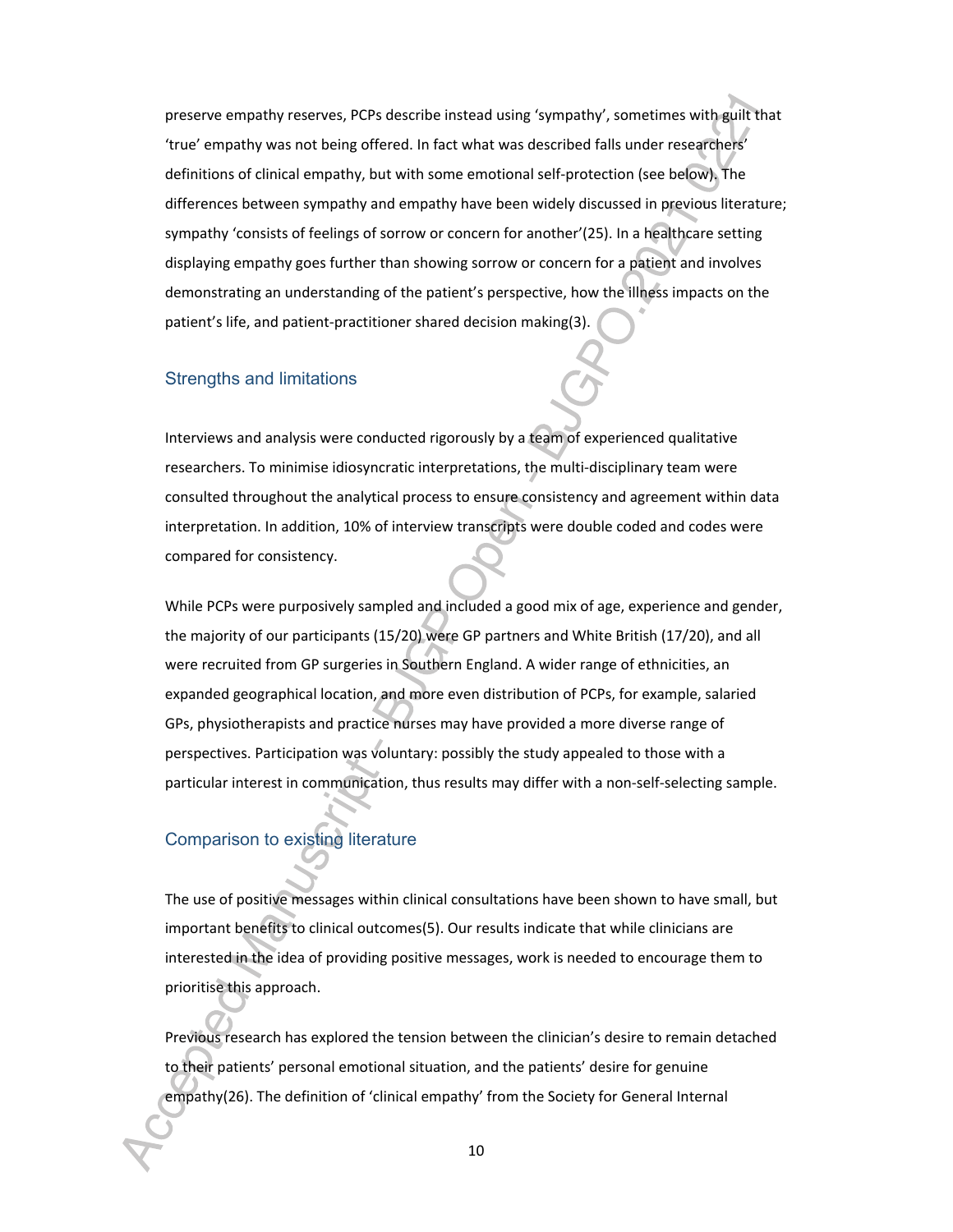Medicine acknowledges the clinician's need to remain detached and defines empathy as "the act of correctly acknowledging the emotional state of another without experiencing that state oneself"(27). Our results reflect this and suggest 'enacting' empathy without emotionally investing in the patients' situation is an important and necessary self-protective measure. Clinicians should be encouraged not to feel guilty when expressing empathy and simultaneously employing emotional self-protection.

The concept of enacting empathy in clinical consultations has been explored previously(28, 29). Hardman et al. (2020) identified a pattern in which clinicians 'intuitively develop a meta habit of enacting' throughout consultations(29). Displaying clinical empathy has been described as 'emotional labour' requiring 'deep acting' and 'surface acting'(28). Larson et al. (2005) distinguish between the two; deep acting is superior to surface acting and involves clinician personal emotional understanding and investment; whereas surface acting can be a substitute when the clinician's ability to provide genuine emotional understanding is limited(28). Our findings suggest PCPs conduct 'deep acting' when it is necessary and possible, and revert to 'surface acting' (referred to by our participants as 'sympathy') when emotional resources are limited.

The current findings suggest PCPs view empathy as a limited resource in danger of depletion, and they reserve genuine empathy for those most in need, or most 'worthy'. These views align with philosophical perspectives arguing that our natural ability to express genuine empathy is easier, and thus depleted, within our immediate social circles, or those who we perceive as similar to ourselves(30). Defining empathy as a limited resource used in specific settings means that only a small supply is left for those outside our inner circle(30, 31). The ethical implications of this uneven investment suggests there is a risk "empathy pushes partiality into prejudice"(32) and although we found no evidence of this further research may be warranted. Helping PCPs to conceptualise clinical empathy and to distinguish between this and everyday empathy may be useful for addressing the tensions between emotional investment and burnout.

#### Implications for future practice/research

Our findings show that PCPs may be interested in communicating optimism, where appropriate and realistic, within clinical consultations. Further work is needed to examine specific ways in which this could be achieved.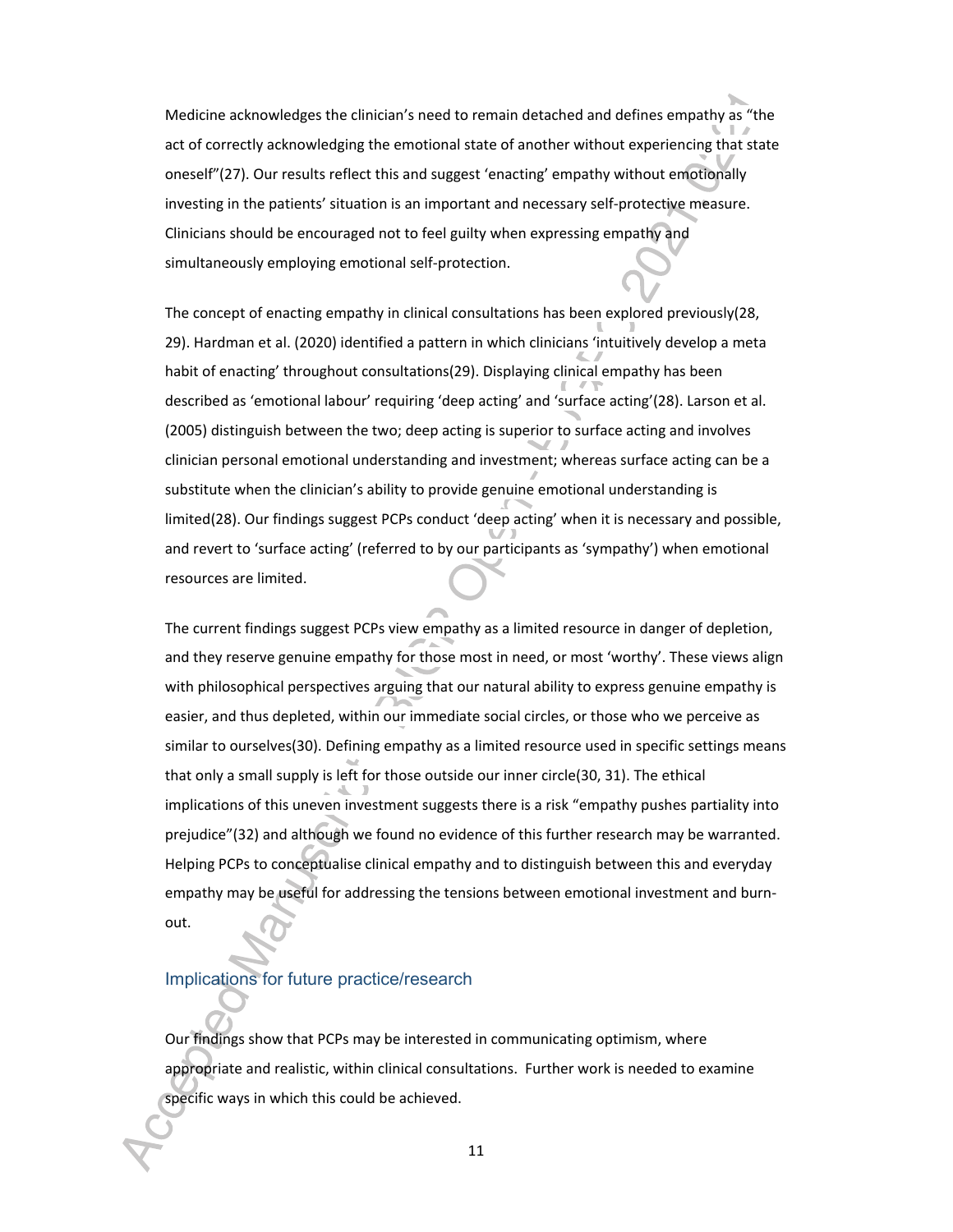Further research into the notion that individuals have a limited supply of empathy specifically within the context of clinical empathy and clinical consultations may generate ideas to limit empathy bias. The current research revealed barriers to expressing empathy including a description of the groups of patients where clinicians find it more difficult. Work to develop and test techniques for overcoming these barriers would be a useful next step.

#### **Conclusions**

This study provides a detailed insight into PCPs' views on optimism and empathy and highlights the barriers and opportunities for enhancing communication in everyday clinical practice.

It would be beneficial for future training in optimism and empathy to: help PCPs conceptualise optimism and its relevance to clinical practice; help PCPs to distinguish between empathy, sympathy, and clinical empathy; and to acknowledge and address the barriers to communicating empathy and optimism identified in this study.

# Funding

The EMPATHICA trial is supported by a National Institute for Health Research (NIHR) School for Primary Care Research grant (project number 389). The Primary Care Department is a member of the NIHR School for Primary Care Research and supported by NIHR Research funds.

HDM is funded through an NIHR Clinical Lectureship.

MR was funded through an NIHR SPCR Academic Clinical Fellowship until August 2020. Now funded through NIHR In-Practice Fellowship.

CDM is funded by the National Institute for Health Research (NIHR) Collaborations for Leadership in Applied Health Research and Care West Midlands, the NIHR School for Primary Care Research and an NIHR Research Professorship in General Practice (NIHR-RP-2014-04-026).

The research programme of LM is partly supported by the NIHR Southampton Biomedical Research Centre (BRC).

The views expressed are those of the author(s) and not necessarily those of the NIHR or the Department of Health and Social Care.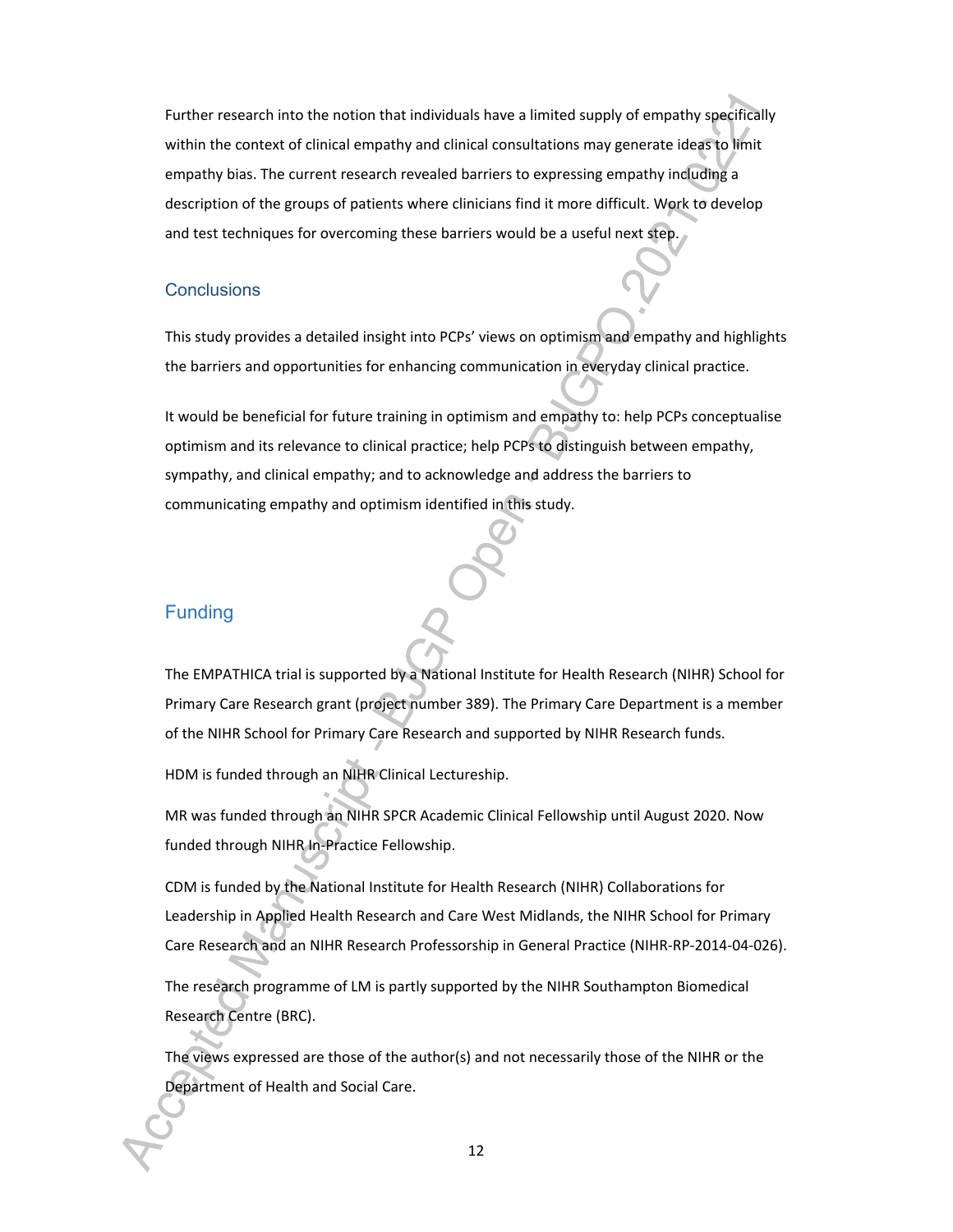# Ethical approval

Ethical approval for the study was granted by a local NHS Research Ethics Committee (Ref 19/WM/0027).

### Acknowledgements

We would like to acknowledge The Wessex CRN for their help recruiting participants.

#### Competing interests

CM: The Keele School of Medicine has received funding from BMS to support a non-

pharmacological AF screening trial.

HDM is editor in chief of BJGP Open but has had no involvement in the handling or decision process of this paper.

# **References**

1. Suarez-Almazor ME, Looney C, Liu Y, et al. A Randomized Controlled Trial of Acupuncture for Osteoarthritis of the Knee: Effects of Patient Provider Communication. Arthritis Care Res. 2010;62:1229–36.

2. Zolnierek KB, Dimatteo MR. Physician communication and patient adherence to treatment: a meta-analysis. Med care. 2009;47(8):826-34. doi: 10.1097/MLR.0b013e31819a5acc. 19584762

3. Dambha-Miller H, Feldman AL, Kinmonth AL, Griffin SJ. Association Between Primary Care Practitioner Empathy and Risk of Cardiovascular Events and All-Cause Mortality Among Patients With Type 2 Diabetes: A Population-Based Prospective Cohort Study. Ann Fam Med. 2019;17(4):311-8. doi: 10.1370/afm.2421. 31285208

4. Thorne SE, Bultz BD, Baile WF, Team SC. Is there a cost to poor communication in cancer care?: a critical review of the literature. Psycho-oncol. 2005;14(10):875-84; discussion 85-6. doi: 10.1002/pon.947. 16200515

5. Howick J, Moscrop A, Mebius A, et al. Effects of empathic and positive communication in healthcare consultations: a systematic review and meta-analysis. J R Soc Med. 2018;111(7):240-52. doi: 10.1177/0141076818769477. 29672201

6. Mercer SW, Watt GCM, Maxwell M, Heaney D. The development and preliminary validation of the Consultation and Relational Empathy (CARE) measure: an empathy-based consultation process measure. Fam Prac. 2004;21:699-705.

7. Howick J, Lyness E, Albury C, et al. Anatomy of positive messages in healthcare consultations: component analysis of messages within 22 randomised trials. Eur J Pers Cent Healthc. 2020;7(4).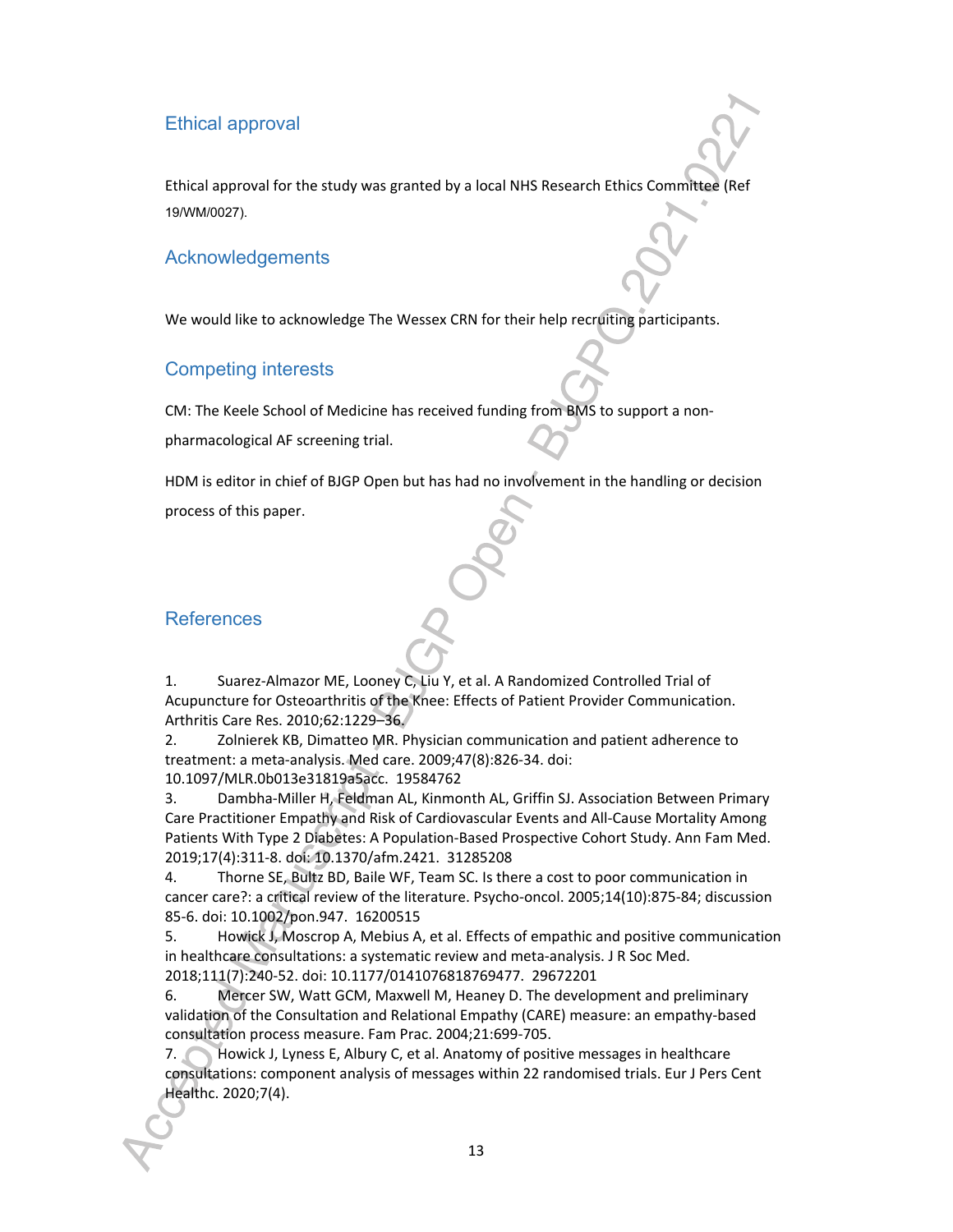8. Little P, Everitt H, Williamson I, et al. Observational study of effect of patient centredness and positive approach on outcomes of general practice consultations. BMJ. 2001;323(7318):908. doi: 10.1136/bmj.323.7318.908.

9. Colloca L, Klinger R, Flor H, Bingel U. Placebo analgesia: psychological and neurobiological mechanisms. Pain. 2013;154(4):511-4. doi: 10.1016/j.pain.2013.02.002. 23473783

10. Mistiaen P, van Osch M, van Vliet L, et al. The effect of patient-practitioner communication on pain: a systematic review. Eur J pain (London, England). 2016;20(5):675-88. doi: 10.1002/ejp.797. 26492629

11. Albiero P, Matricardi G, Speltri D, Toso D. The assessment of empathy in adolescence: A contribution to the Italian validation of the "Basic Empathy Scale". J Adolesc. 2009;32(2):393- 408. doi: https://doi.org/10.1016/j.adolescence.2008.01.001.

12. Barker RL. The social work dictionary: NASW press; 2003.

13. Decety J, Lamm C. Human Empathy Through the Lens of Social Neuroscience. Sci. World J. 2006;6:280363. doi: 10.1100/tsw.2006.221.

14. Smith KA, Bishop FL, Dambha-Miller H, et al. Improving Empathy in Healthcare Consultations-a Secondary Analysis of Interventions. J Gen Intern Med. 2020;35(10):3007-14. doi: 10.1007/s11606-020-05994-w. 32666488

15. Derksen F, Bensing J, Lagro-Janssen A. Effectiveness of empathy in general practice: a systematic review. Br. J. Gen. Pract. 2013;63(606):e76-84. doi: 10.3399/bjgp13X660814. 23336477

16. Mercer SW, Neumann M, Wirtz M, et al. General practitioner empathy, patient enablement, and patient-reported outcomes in primary care in an area of high socio-economic deprivation in Scotland--a pilot prospective study using structural equation modeling. Patient Educ Couns. 2008;73(2):240-5. doi: 10.1016/j.pec.2008.07.022. 18752916

17. Mercer SW, Jani BD, Maxwell M, et al. Patient enablement requires physician empathy: a cross-sectional study of general practice consultations in areas of high and low socioeconomic deprivation in Scotland. BMC Fam Pract. 2012;13:6. doi: 10.1186/1471-2296- 13-6. 22316293

18. Smythe E, White SG. Methods of practice: Listening to the story. Physiother. Theory Pract. 2017;33(6):462-74. doi: 10.1080/09593985.2017.1318989.

19. Davis GC, Hiemenz ML, White TL. Barriers to managing chronic pain of older adults with arthritis. J. Nurs. Scholarsh. 2002;34(2):121-6. doi: 10.1111/j.1547-5069.2002.00121.x. 12078535

20. Spitaels D, Vankrunkelsven P, Desfosses J, et al. Barriers for guideline adherence in knee osteoarthritis care: A qualitative study from the patients' perspective. J Eval Clin Pract. 2017;23(1):165-72. doi: 10.1111/jep.12660. 27859970

21. Vennik J, Hughes S, Smith KA, et al. Patient and Practitioner Priorities and Concerns About Primary Healthcare Interactions for Osteoarthritis: A Meta-Ethnography. Patient Educ Couns. 2022; (in press).

22. Braun V, Clarke V. Using thematic analysis in psychology. Qual. Res. Psychol. 2006;3(2):77-101. doi: 10.1191/1478088706qp063oa.

23. Strauss A, J. C. Basics of Qualitative Research: Grounded Theory Procedures and Techniques. Thousand Oaks, CA, US: Sage Publications; 1990.

24. Glaser B G, A. S. The Discovery of Grounded Theory: Strategies for Qualitative Research. New Brunswick (U.S.A.) and London (U.K.): Aldine; 1967.

25. Eisenberg N, Strayer J. Empathy and its development: Cambridge University Press; 1987.

26. Halpern J. What is Clinical Empathy? J. Gen. Intern. Med. 2003;18(8):670-4. doi: 10.1046/j.1525-1497.2003.21017.x.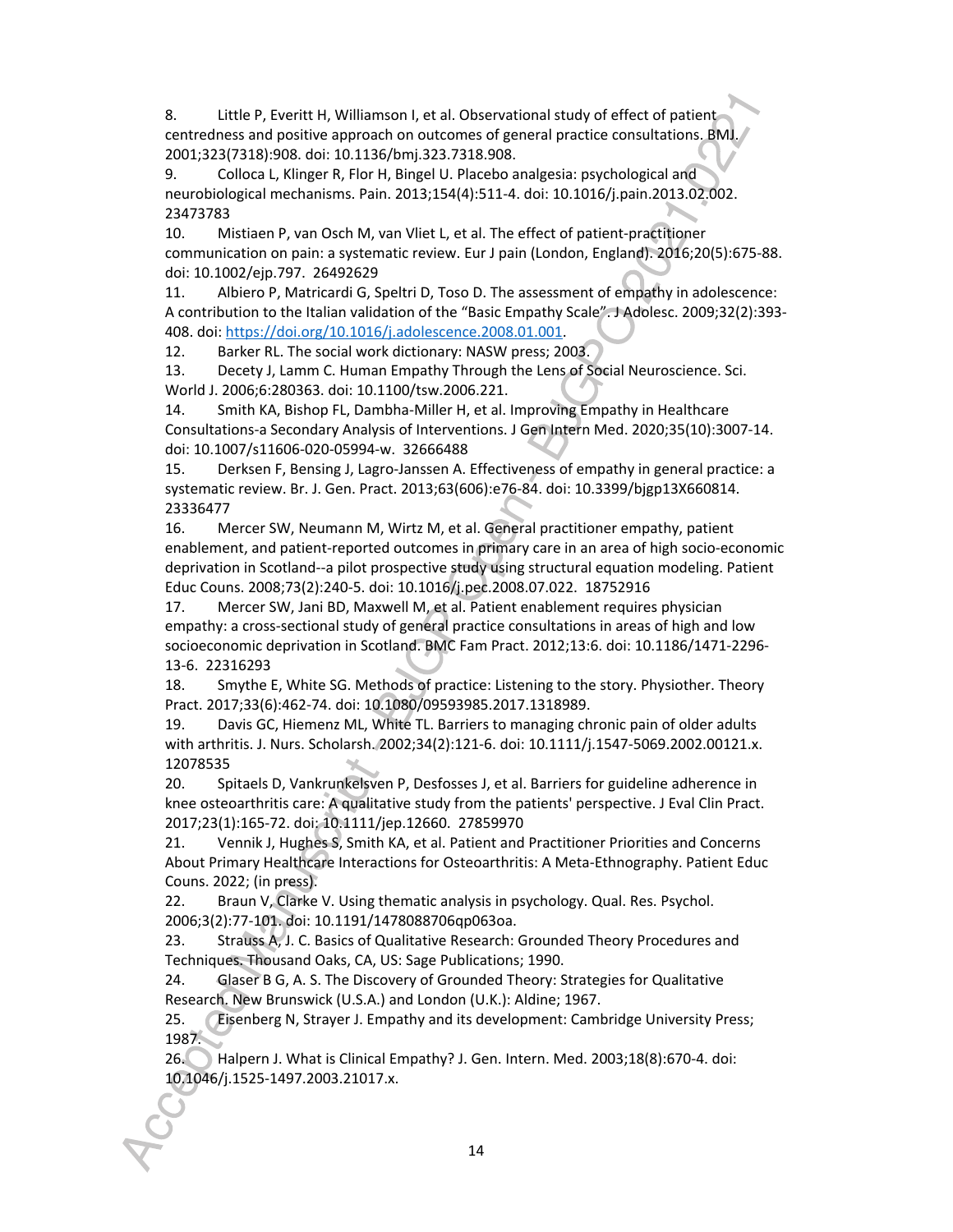27. Markakis K, Frankel R, Beckman H, Suchman A. Teaching empathy: it can be done. Working paper presented at the Annual Meeting of the Society of General Internal Medicine, San Francisco, Calif, April 29–May 1. 1999.

28. Larson EB, Yao X. Clinical Empathy as Emotional Labor in the Patient-Physician Relationship. JAMA. 2005;293:1100-6.

29. Hardman D, Geraghty AWA, Lown M, Bishop FL. Subjunctive medicine: Enacting efficacy in general practice. Soc. Sci. Med. (1982). 2020;245:112693. doi: 10.1016/j.socscimed.2019.112693. 31783228

30. Waytz A, Iyer R, Young L, et al. Ideological differences in the expanse of the moral circle. Nat Commun. 2019;10(1):4389. doi: 10.1038/s41467-019-12227-0. 31558713

31. Decety J, Cowell JM. The complex relation between morality and empathy. Trends Cogn. Sci. 2014;18(7):337-9. doi: https://doi.org/10.1016/j.tics.2014.04.008.

32. Prinz J. Against empathy. South J of Philos. 2011;49:214-33.

33. Public Health England. National General Practice Profiles 2019 [cited 2021 13/11/21]. Available from: https://fingertips.phe.org.uk/profile/generalpractice/data#page/12/ati/7/are/J82074.

#### Table 1: Table of Characteristics

| Characteristics                            | N              | %  |  |  |  |
|--------------------------------------------|----------------|----|--|--|--|
| Gender                                     |                |    |  |  |  |
| Male                                       | 11             | 55 |  |  |  |
| Female                                     | 9              | 45 |  |  |  |
| Role                                       |                |    |  |  |  |
| GP Partner*                                | 15             | 75 |  |  |  |
| Salaried GP**                              | 1              | 5  |  |  |  |
| Nurse Practitioner***                      | $\overline{2}$ | 10 |  |  |  |
| Primary Care Physiotherapist****           | $\overline{2}$ | 10 |  |  |  |
| Ethnicity                                  |                |    |  |  |  |
| <b>White British</b>                       | 17             | 85 |  |  |  |
| Other White                                | 1              | 5  |  |  |  |
| Asian                                      | 1              | 5  |  |  |  |
| Other mixed background                     | 1              | 5  |  |  |  |
| Age                                        |                |    |  |  |  |
| 31-40                                      | 7              | 35 |  |  |  |
| 41-50                                      | 8              | 40 |  |  |  |
| 51-60                                      | 5              | 25 |  |  |  |
| Years of experience as a                   |                |    |  |  |  |
| GP/Nurse/Physiotherapist                   | 4              | 20 |  |  |  |
| > 5                                        | $\mathbf{1}$   | 5  |  |  |  |
| $6 - 10$                                   | 7              | 35 |  |  |  |
| $11 - 15$                                  | 3              | 15 |  |  |  |
| 16-20                                      | 5              | 25 |  |  |  |
| < 20                                       |                |    |  |  |  |
| Social deprivation scores of practices(33) |                |    |  |  |  |
| (High deprivation)<br>$1 - 2$              | 1              | 5  |  |  |  |